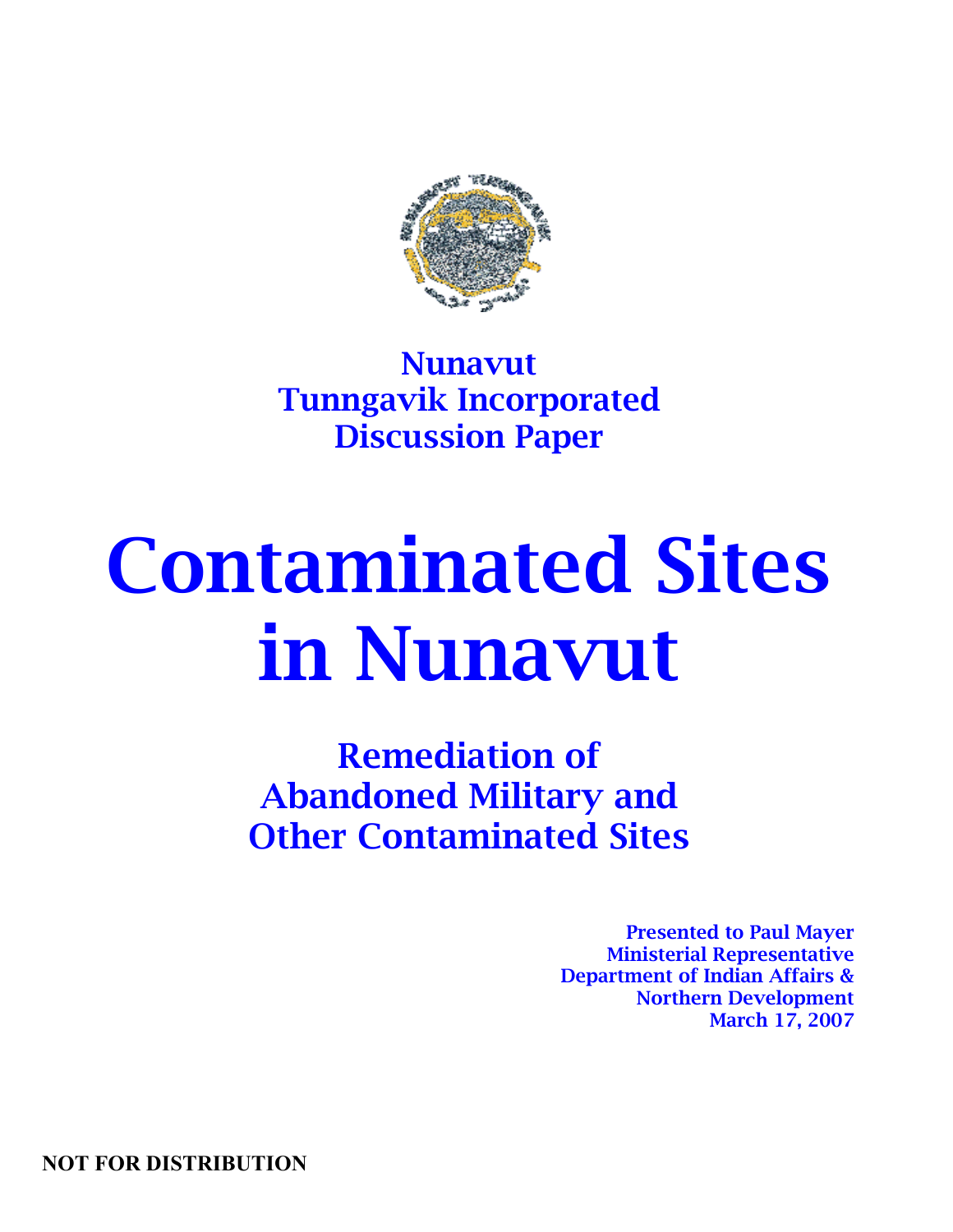

**Resolution Island<sup>1</sup>** 

-

#### Contaminated Sites in Nunavut

There are hundreds of contaminated and waste sites throughout Nunavut. Arrangements for these sites will be an important component of devolution discussions, not only for reasons of liability, but as part of the process of meeting the objectives of the NLCA.

The Nunavut Planning Commission has inventoried 99 waste sites in the West Kitikmeot.<sup>2</sup> Regarding those sites for which DIAND is directly responsible, a 2005 presentation states that there

<sup>&</sup>lt;sup>1</sup> Photo from Update on the Clean-up of Resolution Island (BAF-5), DIAND, March, 2005.

 $2^2$  List compiled pursuant to Article 11.9.1 of the NLCA.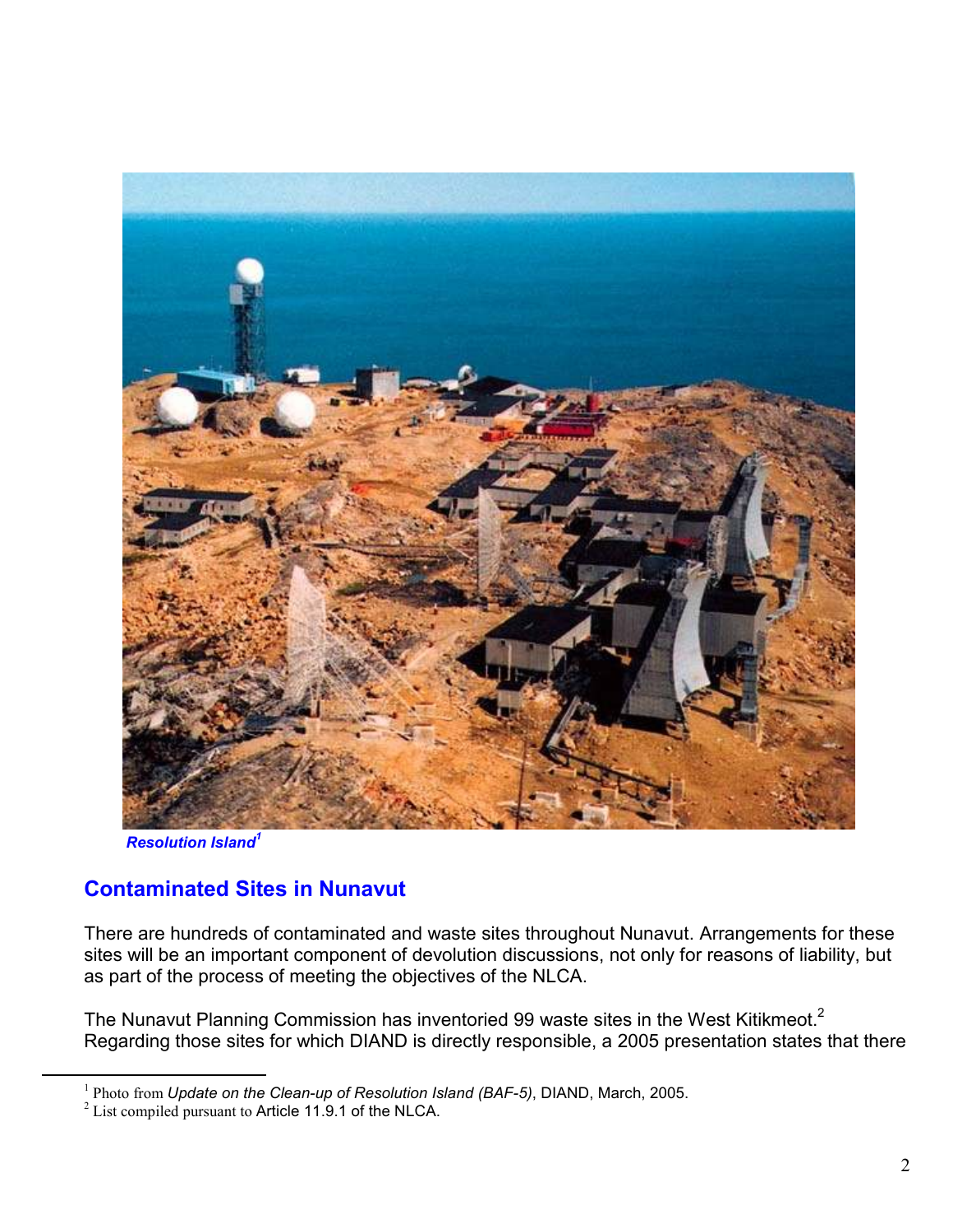are 295 contaminated and waste sites in Nunavut.<sup>3</sup> Of the 295 sites, further information indicates that 133 of these have been assessed, and 162 sites are "suspected". Of the 133 assessed sites, 26 are described as contaminated and 107 as "physical hazard". Of the 162 suspected sites, 117 are described as contaminated and 46 are physical hazard. A 2006 publication raises the total of DIAND waste and contaminated sites to approximately 330.<sup>4</sup>

#### DEW Line Sites

-

The most significant contaminated sites in Nunavut are the former Distant Early Warning Line (DEW Line) sites, on which the Government of Canada's current remediation activities are focused.

### Partial Representation of DEW LINE Sites - Nunavut and Neighbouring Jurisdictions



The DEW Line came into operation in 1957 and comprised a chain of sixty-three radar and communication stations stretching from Alaska to Greenland, including forty-two stations in the Canadian Arctic. Thirty-two of these are located in Nunavut. The DEW Line's purpose was to provide front-line surveillance against the approach of airborne threats over the polar region; the legacy has been of point-source contamination of Nunavut and neighbouring Arctic jurisdictions.

 $3$  Contaminated Sites Program (CSP) Long Term Plan; DIAND, Nunavut Regional Office, March 15, 2005.

<sup>&</sup>lt;sup>4</sup> The Big Picture: Contaminated Sites in Nunavut; DIAND, Ottawa, 2006, P. 1.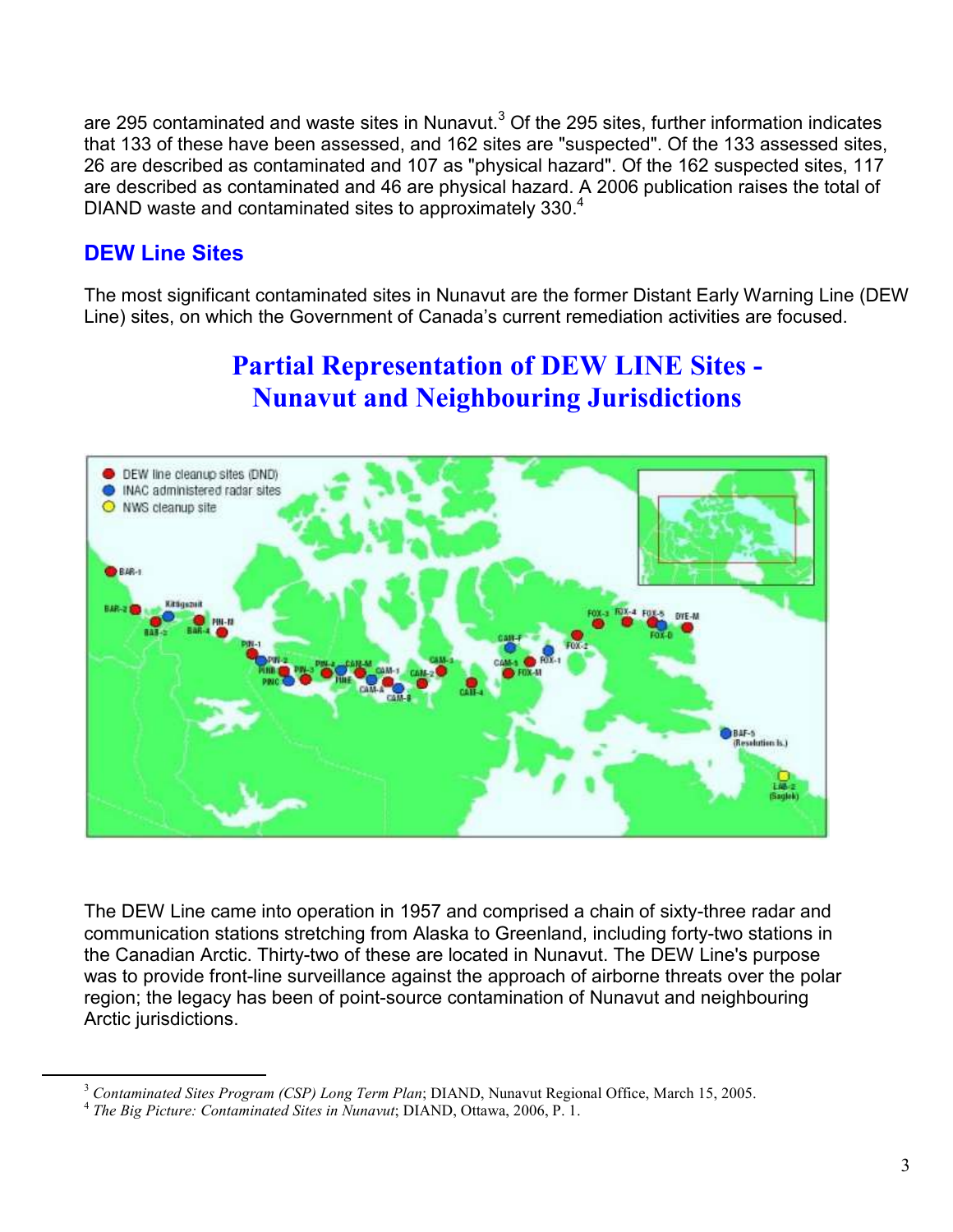Some DEW Line sites received more sustained use than others but they all present a similar pattern of waste and contamination: abandoned buildings and other infrastructure, landfills, debris (both hazardous and non-hazardous), barrels, asbestos, and soil contaminated with heavy metals (lead, copper, zinc, cadmium and others), hydrocarbons and PCBs.

Responsibility for the administration of the decommissioned DEW LINE sites, and consequently for their remediation, is divided between the Department of National Defence (DND) and the Department of Indian Affairs and Northern Development (DIAND).

#### Department of National Defence Responsibilities

DND is responsible for the remediation of three Main and twelve Auxiliary DEW Line sites that were decommissioned in 1993, when the North Warning System (NWS) officially replaced the remainder of the DEW Line network.

DND began the remediation of its DEW Line sites in 1996, with the Cape Hooper (FOX-4) site. Since then, DND has completed almost two-thirds of its sixteen-year clean-up work plan. Remediation has been completed for six of the fifteen sites, and is in progress at four more. Once the remediation of all DND sites is completed (scheduled for 2012), ongoing monitoring of the on-site landfills will follow for a minimum of twenty-five years. The remediation schedule for DND sites is shown in Table One below.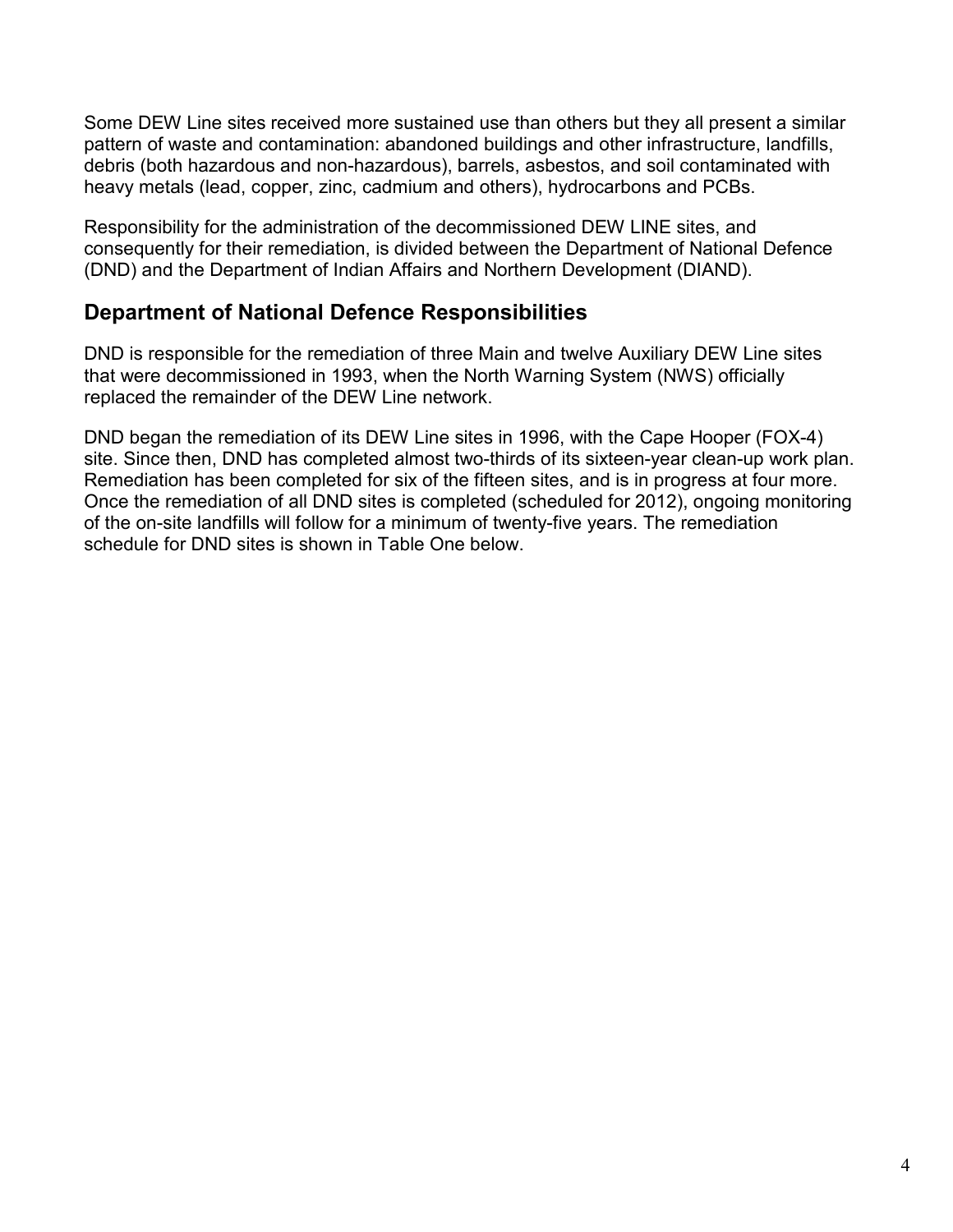| <b>Site Name</b> | Location                        | <b>Completion Date</b> |
|------------------|---------------------------------|------------------------|
| FOX-4            | Cape Hooper                     | 1998                   |
| CAM-M            | Cambridge Bay                   | 2000                   |
| $PIN-3$          | <b>Lady Franklin Point</b>      | 2005                   |
| CAM-2            | <b>Gladman Point</b>            | 2005                   |
| FOX-5            | Qikiqtarjuaq [Broughton Island] | 2006                   |
| CAM-4            | Kugaaruk [Pelly Bay]            | 2006                   |
| FOX-M            | <b>Hall Beach</b>               | 2008 (in progress)     |
| CAM-3            | Shepherd Bay                    | 2008 (in progress)     |
| CAM-1            | Jenny Lind Island               | 2010                   |
| <b>PIN-4</b>     | <b>Byron Bay</b>                | 2010                   |
| DYE-M            | Cape Dyer                       | 2011 (in progress)     |
| CAM-5            | Mackar Inlet                    | 2011 (in progress)     |
| FOX-2            | Longstaff Bluff                 | 2012                   |
| FOX-3            | <b>Dewar Lakes</b>              | 2012                   |
| <b>PIN-2</b>     | Cape Young                      | 2012                   |

#### Table One: Status of DND DEW LINE Site Clean-ups<sup>5</sup>

#### DND Framework for Site Remediation

The negotiation in 1996 of a Cooperation Agreement between DND and the Inuvialuit, for the clean-up of DEW Line sites in the Inuvialuit Settlement Region, provided the precedent for implementation of the Government of Canada's mandate for the clean-up of contaminated sites in the North. The Co-operation Agreement between the Inuvialuit Regional Corporation (IRC) and the Department of National Defence (DND) concerning the restoration and clean-up of DEW sites within the Inuvialuit Settlement Region is recognized as an integral element of federal contracting policy by the Treasury Board and Public Works and Government Services Canada.

The DND-IRC Agreement provided the basis for the negotiation of Cooperation Agreements between DND and Nunavut Tunngavik Incorporated (NTI), covering environmental, economic and monitoring aspects of the clean-up of DND's DEW Line sites in Nunavut.

The DND-NTI agreements are:

<u>.</u>

• Environmental Provisions (September 1, 1998)

<sup>&</sup>lt;sup>5</sup> Additional information, in tabular form, is presented in Appendix A.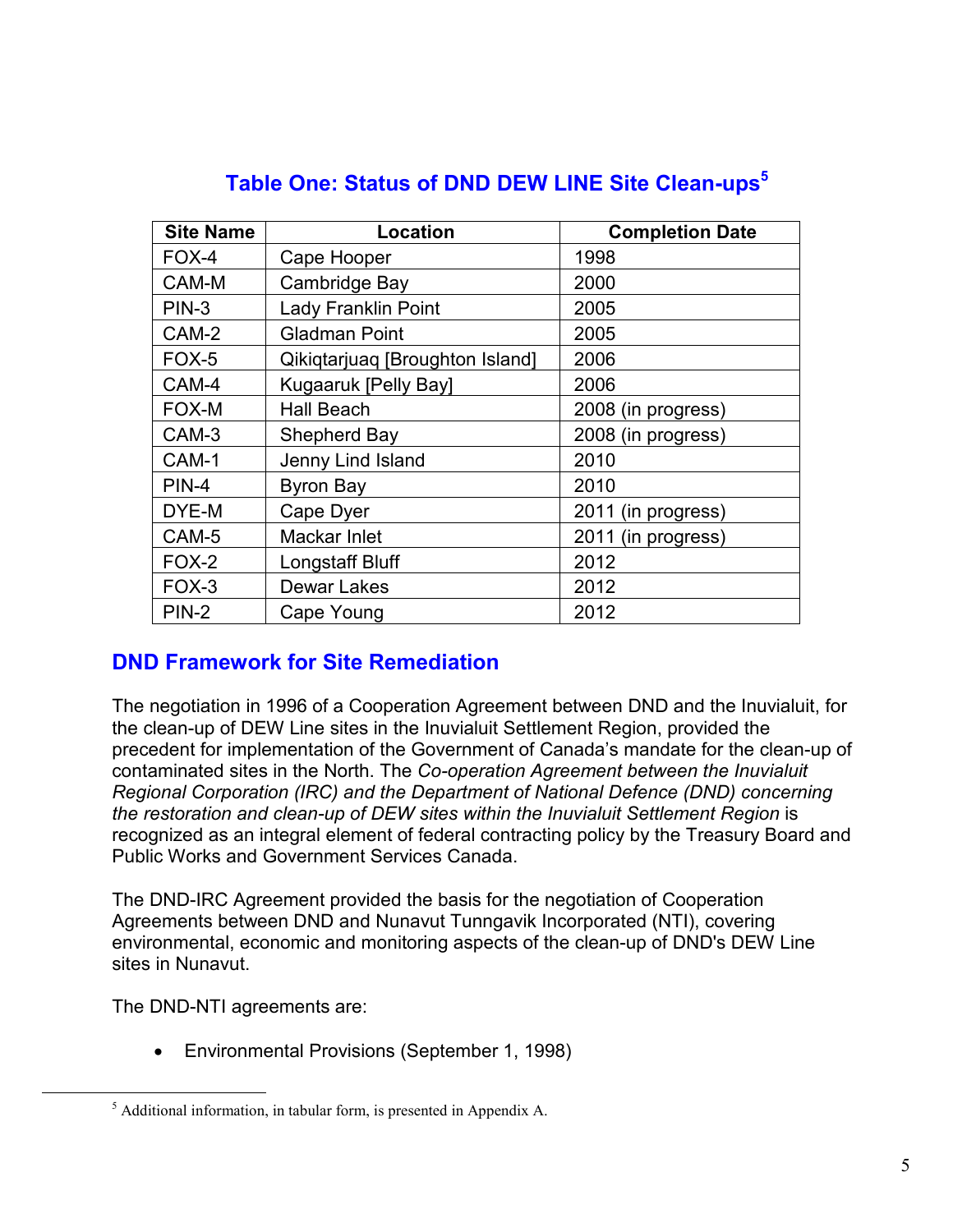- Economic Agreement (August 23, 2001)
- Monitoring Agreement (May 30, 2005).

Under the DND-NTI Cooperation Agreements, a Steering Committee, with equal representation from DND and NTI, oversees the clean-up process, reviewing progress on environmental matters and in the provision of economic benefits to Nunavut Inuit. A joint (NTI-Government) Environmental Working Group, made up of environmental specialists, and a joint Contracting Working Group, each provides advice to the Steering Committee.

This collaborative structure has provided an effective forum for decision-making and for overseeing issues in the environmental and economic areas as they arise. It is important to emphasize that NTI does not participate in contract awards, or in actual contract administration. These are the responsibility of DND's contracting agent, Defence Construction Canada (DCC).

In the event of disagreement between NTI and DND, arbitration is provided for. It is an indication of the success of these agreements that, since they were signed, there have been no matters which NTI or DND has felt necessary to refer to arbitration.

The long-term nature, size, and continuity of the DEW Line clean-ups presents a tremendous opportunity for promoting the economic growth of Nunavut. This is by providing economic benefits to Inuit, building employment skills, qualifications and experience for individuals, and the capacity and experience for small and large Inuit firms to compete as general contractors and sub-contractors on future environmental and construction contracts.

The DND-NTI Economic Agreement establishes arrangements for putting in place minimum levels of Inuit employment and Inuit contracting value for each site to be cleaned up. These minimum levels are based on project requirements, availability of labour and of Inuit firms, results from previous clean-ups, and competing demands for labour and contracting from other projects in the region. The minimum Inuit employment content (MIEC) and contracting content (MICC) are included in the mandatory requirements for clean-up contractors, whether the general contractor is Inuit or non-Inuit. This provides an effective mechanism for ensuring that promised benefits are delivered, since contractors are committed to meeting required levels of Inuit employment and contracting. If circumstances change during a site clean-up, providing legitimate reasons why a contractor can no longer meet the employment or contracting content levels established, a system is in place under the Agreement to make adjustments to the contracting requirements. The Agreement also ensures that Inuit firms have proper access to sub-contracting opportunities. Finally, the Agreement provides base funding from DND for implementation of a training program for maximizing Inuit employment on the clean-up.

The results generated from the Cooperation Agreements in terms of economic benefits for Nunavut, and specifically for Inuit, have been excellent when compared to typical construction contracts in the territory. Out of nine contracts tendered to date, six have been won competitively by Inuit general contractors. The results in terms of levels of Inuit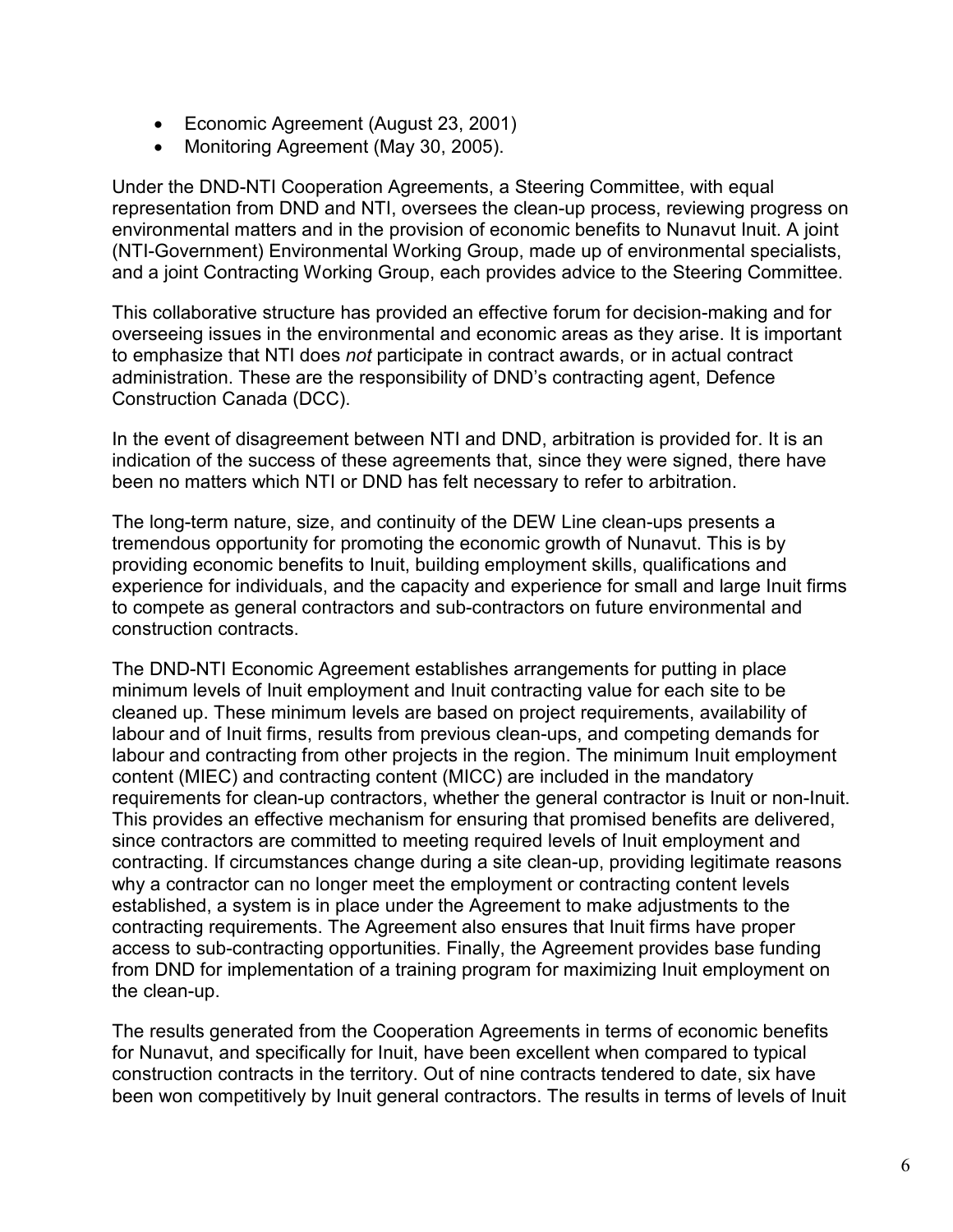employment and levels of Inuit contracting and subcontracting are shown in Tables Two and Three below.

#### Table Two: DND DEW Line Clean-Up Inuit Employment Benefits to 2006

|                  | <b>Site</b>                                                                              | Inuit Employment (% of Total Person-Days) |       |       |       |       |  |  |  |  |  |  |
|------------------|------------------------------------------------------------------------------------------|-------------------------------------------|-------|-------|-------|-------|--|--|--|--|--|--|
| <b>Site Name</b> | Location                                                                                 | 2002                                      | 2003  | 2004  | 2005  | 2006  |  |  |  |  |  |  |
| $PIN-3$          | Lady Franklin Point                                                                      | 63.00                                     | 74.90 | 75.50 | 75.50 |       |  |  |  |  |  |  |
| CAM-4            | Kugaaruk [Pelly Bay]                                                                     | 75.80                                     | 74.50 | 73.90 | 73.20 | 72.79 |  |  |  |  |  |  |
|                  | Qikiqtarjuaq                                                                             |                                           |       |       |       |       |  |  |  |  |  |  |
| $FOX-5$          | [Broughton Island]                                                                       |                                           | 75.70 | 75.30 | 76.90 | 78.85 |  |  |  |  |  |  |
| FOX-M            | Hall Beach                                                                               |                                           | 70.30 | 74.50 | 75.50 | 75.44 |  |  |  |  |  |  |
| CAM-2            | Gladman Point                                                                            |                                           | 59.40 | 71.60 | 75.80 |       |  |  |  |  |  |  |
| DYE-M            | Cape Dyer                                                                                |                                           |       | 5.59  | 42.20 | 50.63 |  |  |  |  |  |  |
| CAM-3            | Shepherd Bay                                                                             |                                           |       |       | 43.70 | 79.68 |  |  |  |  |  |  |
|                  | The pattern is of Inuit employment at levels generally above 70%, though the figures for |                                           |       |       |       |       |  |  |  |  |  |  |

 $\tau$ mobilization years, and more generally for Cape Dyer, are sometimes lower.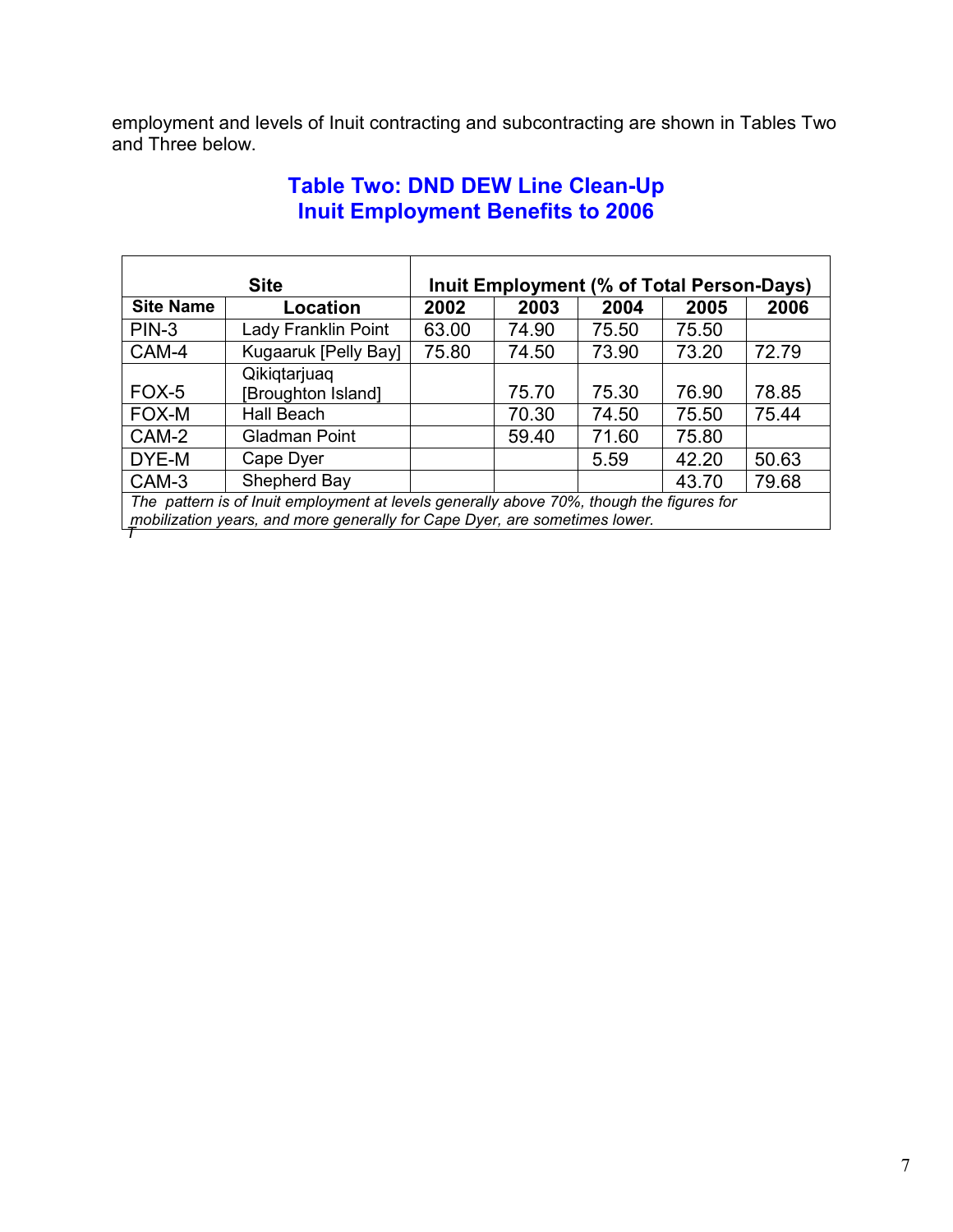## Table Three: DND DEW Line Clean-Up Inuit Contracting Benefits to 2006

|                  | <b>Site</b>                                                                                                | <b>Inuit Firm Contracting</b>    |       |       |       |       |  |  |  |  |  |  |  |
|------------------|------------------------------------------------------------------------------------------------------------|----------------------------------|-------|-------|-------|-------|--|--|--|--|--|--|--|
|                  |                                                                                                            | (% of Total Contract Work Value) |       |       |       |       |  |  |  |  |  |  |  |
| <b>Site Name</b> | Location                                                                                                   | 2002                             | 2003  | 2004  | 2005  | 2006  |  |  |  |  |  |  |  |
| $PIN-3$          | Lady Franklin Point                                                                                        | 74.00                            | 72.80 | 75.00 | 75.00 |       |  |  |  |  |  |  |  |
|                  | Kugaaruk [Pelly                                                                                            |                                  |       |       |       |       |  |  |  |  |  |  |  |
| CAM-4            | Bayl                                                                                                       | 86.80                            | 89.10 | 92.60 | 90.90 | 91.40 |  |  |  |  |  |  |  |
|                  | Qikiqtarjuaq                                                                                               |                                  |       |       |       |       |  |  |  |  |  |  |  |
| FOX-5            | <b>Broughton Island]</b>                                                                                   |                                  | 94.10 | 77.00 | 75.90 | 75.27 |  |  |  |  |  |  |  |
| FOX-M            | Hall Beach                                                                                                 |                                  | 86.80 | 85.10 | 85.30 | 86.78 |  |  |  |  |  |  |  |
| CAM-2            | <b>Gladman Point</b>                                                                                       |                                  | 57.00 | 48.80 | 58.40 |       |  |  |  |  |  |  |  |
| DYE-M            | Cape Dyer                                                                                                  |                                  |       | 28.50 | 66.30 | 69.86 |  |  |  |  |  |  |  |
| CAM-3            | Shepherd Bay                                                                                               |                                  |       |       | 95.90 | 85.29 |  |  |  |  |  |  |  |
|                  | The pattern is of Inuit participation in contracting value at a level generally above 70%. For some        |                                  |       |       |       |       |  |  |  |  |  |  |  |
|                  | sites, overall figures would be higher if jointly-owned Inuit-Inuvialuit firms met the criteria for "Inuit |                                  |       |       |       |       |  |  |  |  |  |  |  |
|                  | firms" established under Article 24 of the NLCA. <sup>6</sup>                                              |                                  |       |       |       |       |  |  |  |  |  |  |  |

The DND-NTI Cooperation Agreements are recognized in Treasury Board policy, and effectively implement the Government of Canada's obligations under Article 24 of the NLCA with respect to DEW Line clean-ups. Similar mechanisms are required to ensure that the potential benefits for Inuit, and for the Nunavut economy, from the clean-up of the DIAND contaminated sites, are realized.

#### DIAND Responsibilities

l

Contaminated sites in Canada represent an estimated financial liability of \$3.5 billion to the Government of Canada. In 2005, in an effort to address this burden, Cabinet approved approximately \$1.5 billion over five years as the first injection of funds required to implement the Federal Contaminated Sites Action Plan (FCSAP). Under the FCSAP action plan, contaminated sites are prioritized according to the nature, severity and immediacy of risks to human health, safety and environment.

DIAND has prioritized twenty-three of its 330 contaminated and waste sites for remediation, including seventeen former DEW Line sites, of which the majority are DEW Line Intermediate Sites, decommissioned in 1963. Four non-DEW Line abandoned military sites as well as two orphaned mining and exploration sites complete DIAND's list of clean-up priorities in Nunavut.

<sup>&</sup>lt;sup>6</sup> Article 24 of the NLCA defines an Inuit firm as at least 51% Inuit-owned. Those firms which are 50% Inuit and 50% Inuvialuit-owned (notably Canadian North and Northern Transportation Co. Ltd.) are not recognized as Inuit under the NLCA. At the 2005 NTI Annual General Meeting, a resolution was passed seeking the amendment of Article 24 in this regard. This is currently under discussion with the federal government.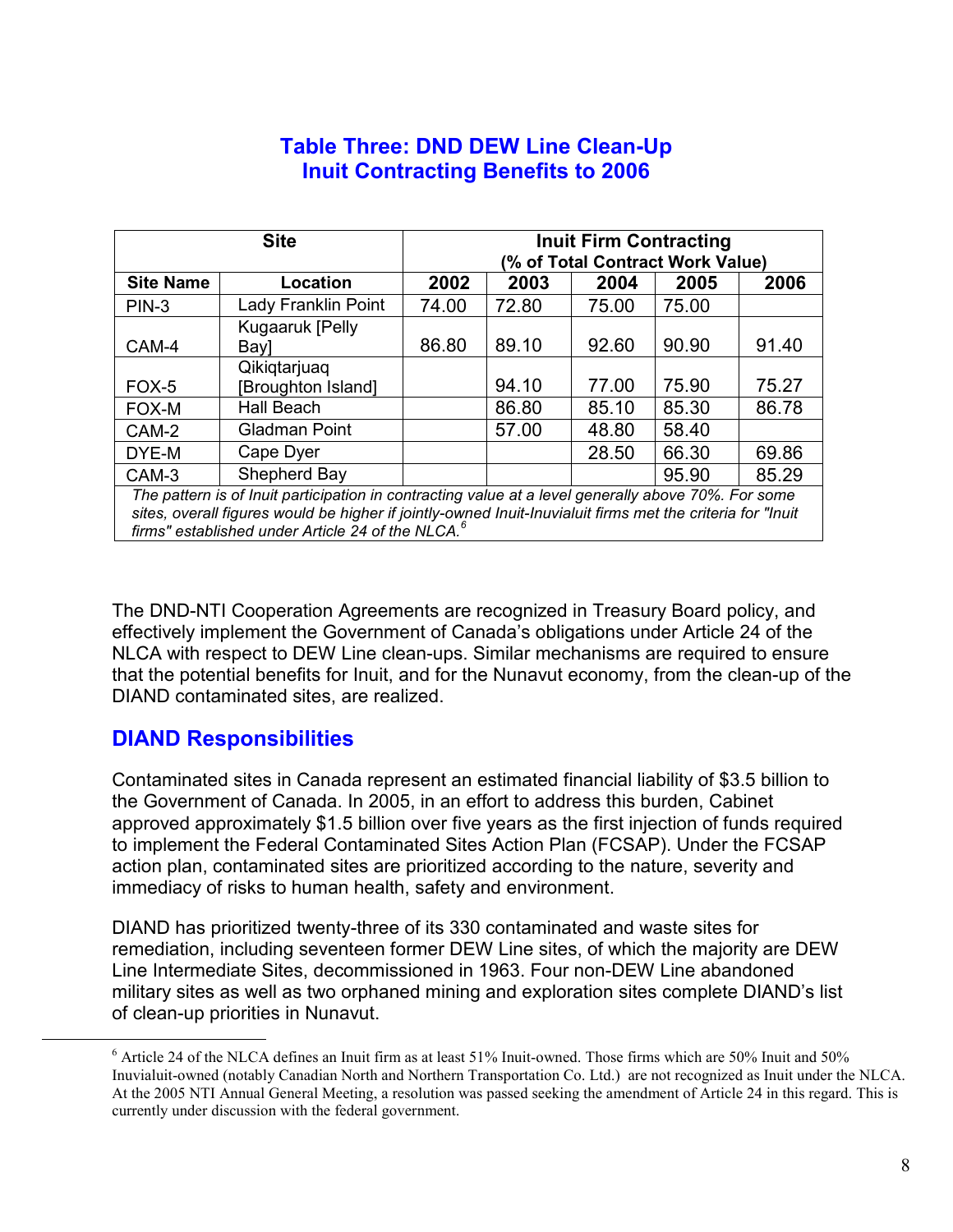To date, DIAND has completed the remediation of two of the sites under its jurisdiction, and work is in progress at two additional sites. DIAND's entire clean-up program is projected to be completed by 2025, according to the schedule detailed in Table Four.

| <b>Site Name</b>                            | <b>Location (Vicinity)</b> | <b>Work Schedule</b> |  |  |  |  |  |
|---------------------------------------------|----------------------------|----------------------|--|--|--|--|--|
| BAF-5                                       | <b>Resolution Island</b>   | 1997-2006            |  |  |  |  |  |
| Radio Island                                | (Resolution Island)        | 2006-09              |  |  |  |  |  |
| CAM-F                                       | Sarcpa Lake                | 2006-08              |  |  |  |  |  |
| Cape Christian                              | (Clyde River)              | 2007-10              |  |  |  |  |  |
| FOX-C                                       | <b>Ekalugad Fjord</b>      | 2005-08              |  |  |  |  |  |
| FOX-A                                       | <b>Bray Island</b>         | 2008-10              |  |  |  |  |  |
| Padloping Island                            | (Qikiqtarjuaq)             | 2008-10              |  |  |  |  |  |
| <b>Bear Island</b>                          | James Bay                  | 2009-12              |  |  |  |  |  |
| CAM-D                                       | Simpson Lake               | 2007-10              |  |  |  |  |  |
| PIN-B                                       | <b>Clifton Point</b>       | 2009-12 [2015]       |  |  |  |  |  |
| PIN-E                                       | Cape Peel                  | 2010-13 [2008-14]    |  |  |  |  |  |
| CAM-B                                       | Hat Island                 | 2012-14 [2009-14]    |  |  |  |  |  |
| PIN-D                                       | <b>Ross Point</b>          | 2012-14 [2010-15]    |  |  |  |  |  |
| FOX-1                                       | Rowley Island              | 2013-15              |  |  |  |  |  |
| CAM-E                                       | Keith Bay                  | 2014-17 [2011-16]    |  |  |  |  |  |
| FOX-D                                       | Kivitoo (Qikiqtarjuaq)     | 2015-2017 [2020]     |  |  |  |  |  |
| FOX-E                                       | Durban Island              | 2014-2017 [2020]     |  |  |  |  |  |
| CAM-C                                       | <b>Matheson Point</b>      | 2016-18 [2013-18]    |  |  |  |  |  |
| CAM-A                                       | <b>Sturt Point</b>         | 2016-18 [2014-20]    |  |  |  |  |  |
| PIN-C                                       | <b>Bernard Harbour</b>     | 2017-20 [2015-20]    |  |  |  |  |  |
| FOX-B                                       | Nadluardjuk Lake           | 2019-22 [2025]       |  |  |  |  |  |
| Akpatok Island                              | Ungava Bay                 | 2025                 |  |  |  |  |  |
| Roberts Bay & Ida<br><b>Bay Silver Mine</b> | <b>Melville Sound</b>      | undetermined         |  |  |  |  |  |

#### Table Four: DIAND Priority Site Clean-ups<sup>7</sup>

#### DIAND Framework for Site Remediation

 $\overline{a}$ 

The projected clean-up of DEW Line and other priority contaminated sites under DIAND's jurisdiction, through to 2025, is as important as the DND clean-up of DEW Line sites. This is both from an environmental point of view and in terms of the significant opportunity it provides to build capacity within the Inuit labour force and within Inuit businesses. It is essential therefore, that the impacts and benefits of this major clean-up be maximized for Inuit and for the Nunavut economy as a whole. As an indication of the scope of the

 $<sup>7</sup>$  This schedule is primarily based on tabular information provided in Appendix B. The Big Picture also provides information</sup> on clean-up scheduling, which has been used. Dates from *The Big Picture* that differ from those in Appendix B are given in brackets.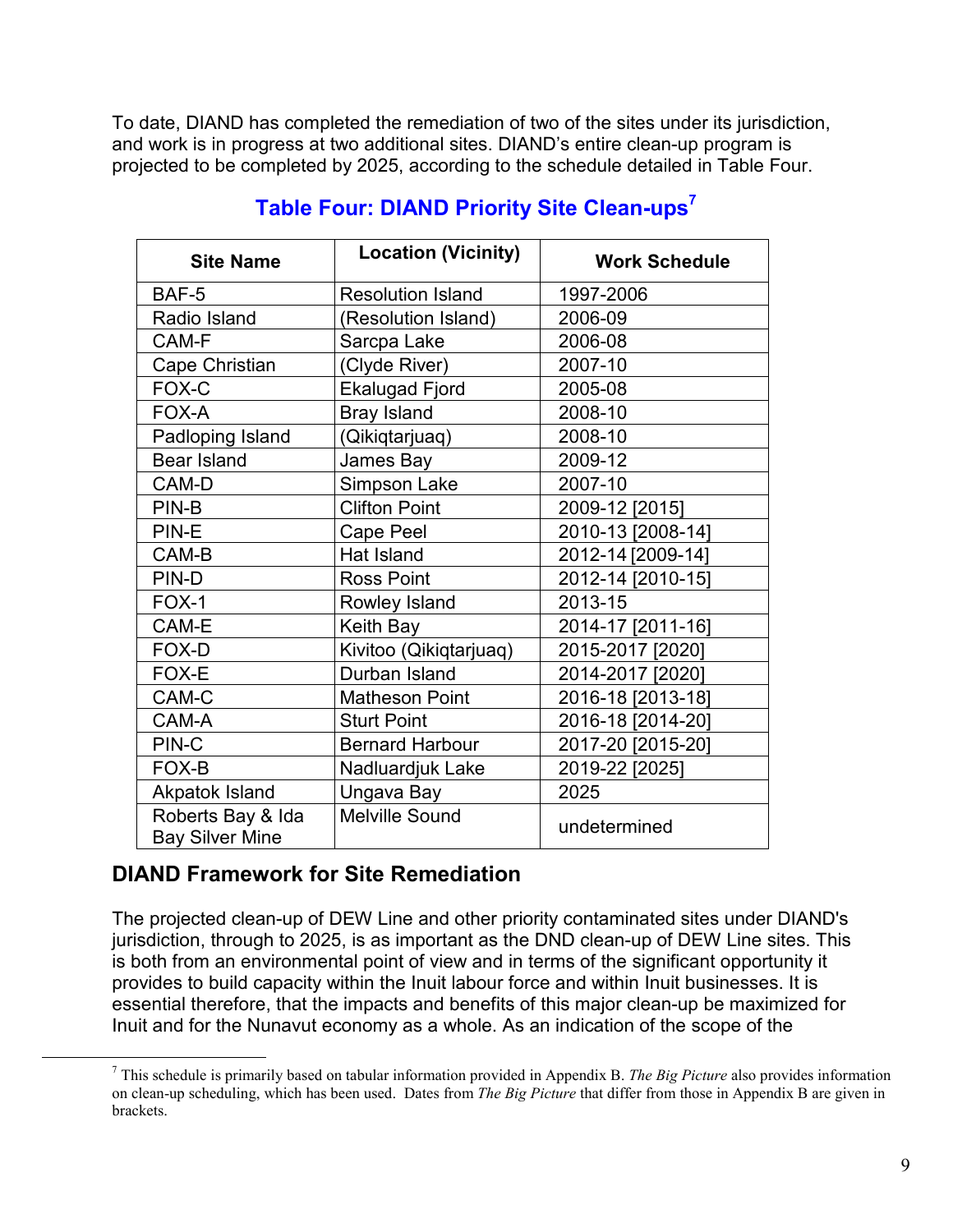remediation work involved, estimated liability costs for DIAND's twenty-one abandoned military sites are estimated at \$146.4 million, with an estimated liability for the total twenty-three high priority sites estimated at \$173 million.<sup>8</sup>

The first DIAND site cleaned up was Resolution Island, initially using Contribution Agreements between DIAND and Qikiqtaaluk Corporation. Funding constraints limited work to 2003, when additional funding was provided by Environment Canada. DIAND information indicates that clean-up of this site, from 1997 to 2005, achieved an overall Inuit employment level of 85% and generated over \$12 million worth of business opportunities in Nunavut. Through this period, over \$9 million was spent on salaries and over \$1 million on training.<sup>9</sup>

Despite the success at Resolution Island, for subsequent remediation projects DIAND has apparently been required to discard this type of arrangement. At other sites, DIAND has therefore used Public Works and Government Services Canada (PWGSC) as its contracting agent.

In contrast to the tendering process, DIAND, through PWGSC, has followed a Requests for Proposals procedure to procure general contractors for site clean-ups. In contrast to the mandatory MIEC and MICC requirements of DND contracts, proposals are assessed in terms of a complex point system which is presumed to provide the "best overall value to the Crown."

Mandatory site-specific requirements for minimum Inuit employment and contracting levels are thus replaced by the award of points through the procurement process. Up to 24% of awarded points may be allocated with the intent to meet the requirements of Article 24, in a process which weighs these points along with other considerations, including costs. No contractor is required to meet any employment objectives which differ from those he proposes in his bid.<sup>10</sup>

One promising option is the federal Procurement Strategy for Aboriginal Business (PSAB). In 2005, in response to representations from NTI to DIAND, PWGSC awarded camp-site preparation contracts for CAM-F (Sarcpa Lake) and FOX-C (Ekalugard Fjord) under the PSAB and both contracts were awarded to Nunavut Inuit firms. There have been subsequent disagreements between Treasury Board and PWGSC officials as to whether or not Aboriginal employment requirements, or land claims agreement requirements, can be incorporated within contracts issued under the PSAB.

On April 26, 2005, NTI received a Ministerial assurance that the Government of Canada was favourable towards the negotiation of an agreement between NTI and DIAND similar to the Cooperation Agreements between NTI and DND. To date, while there have been intermittent discussions, negotiations have not commenced. DIAND has put forward a

<u>.</u>

 $8$  Environmental Review of DIAND Contaminated Sites in the Territory of Nunavut (PWGSC, Edmonton, 2003) and Contaminated Sites Program (CSP) Long Term Plan; DIAND, Nunavut Regional Office, March 15, 2005.

 $9$  Update on the Clean-up of Resolution Island (BAF-5), DIAND, March, 2005.

 $10$  DIAND's Contaminated Sites Program (CSP) Long Term Plan provides of brief summary of Bid Evaluation Criteria.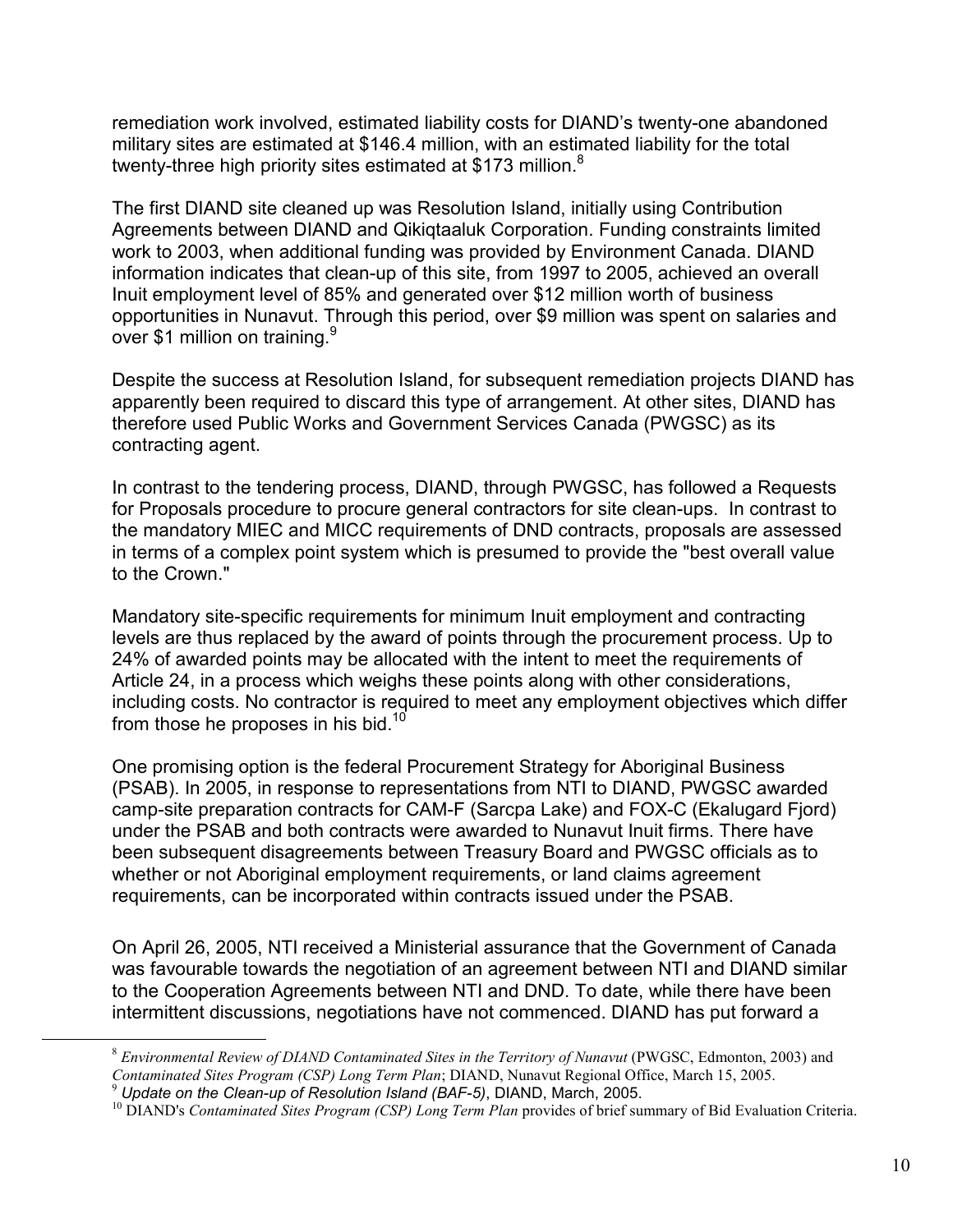"Draft Agreement", which is substantially different from the DND-NTI Agreements and which departs from their collaborative spirit:

- The DIAND document does not embrace the effective, cooperative decisionmaking structure (joint Steering Committee) that is central to the DND-NTI Agreements' success; and
- In terms of environmental aspects, there is no equivalent to an Environmental Working Group, and accordingly no guarantee of Inuit involvement at the delineation, risk assessment and monitoring stages of DIAND remediation projects. Also absent are provisions relating to the joint review of site-specific clean-up plans, the use and application of local Inuit knowledge and community consultation, and specific monitoring mechanisms<sup>11</sup> (other than what may be included in DIAND's revised Abandoned Military Site Remediation Protocol, which sets the standards for the clean-ups without being an integral component of the draft agreement).

There appears to be substantial disagreement between DIAND and NTI with regard to the priority clean-up of DIAND's contaminated sites. As earlier noted, the DND Cooperation Agreements are recognized in Treasury Board policy, and effectively implement the Government of Canada's obligations, under Article 24 of the NLCA. Implementation of the Ministerial commitment to negotiate a similar agreement is required to ensure that the potential benefits for Inuit, and for the Nunavut economy, from the clean-up of the DIAND contaminated sites are realized.

#### **Conclusion**

 $\overline{a}$ 

In the Yukon devolution agreement, environmental matters are dealt with in Chapter 6 which makes up thirty-one pages of that agreement. This indicates the complex interrelationship of transfer, liability and remediation. Devolution discussions in Nunavut will need to focus on similar considerations and their effective resolution will be critical to the process.

This paper has focused on remediation and an important aspect of waste site clean-up: Inuit employment and benefits. NTI's record of success in working with DND, shows that Inuit and government can work together in a co-operative and collaborative environment. This has allowed clean-up contracts to be successfully and professionally undertaken while at the same time providing enormous returns through Inuit employment and business development. The process set up for DND's DEW Line clean-up works and is achieving its objectives. A similar process is required for DIAND sites.

NTI respectfully recommends that the tried and respected tendering and contracting practices, first implemented in connection with the Inuvialuit Final Agreement of 1984 and

<sup>&</sup>lt;sup>11</sup> It should be noted that according to the 2005 Federal Contaminated Sites Action Plan (FCSAP) Handbook: Overview and Instructions for Submitting Funding proposals, long-term monitoring is not eligible for funding under the Accelerated Action Plan.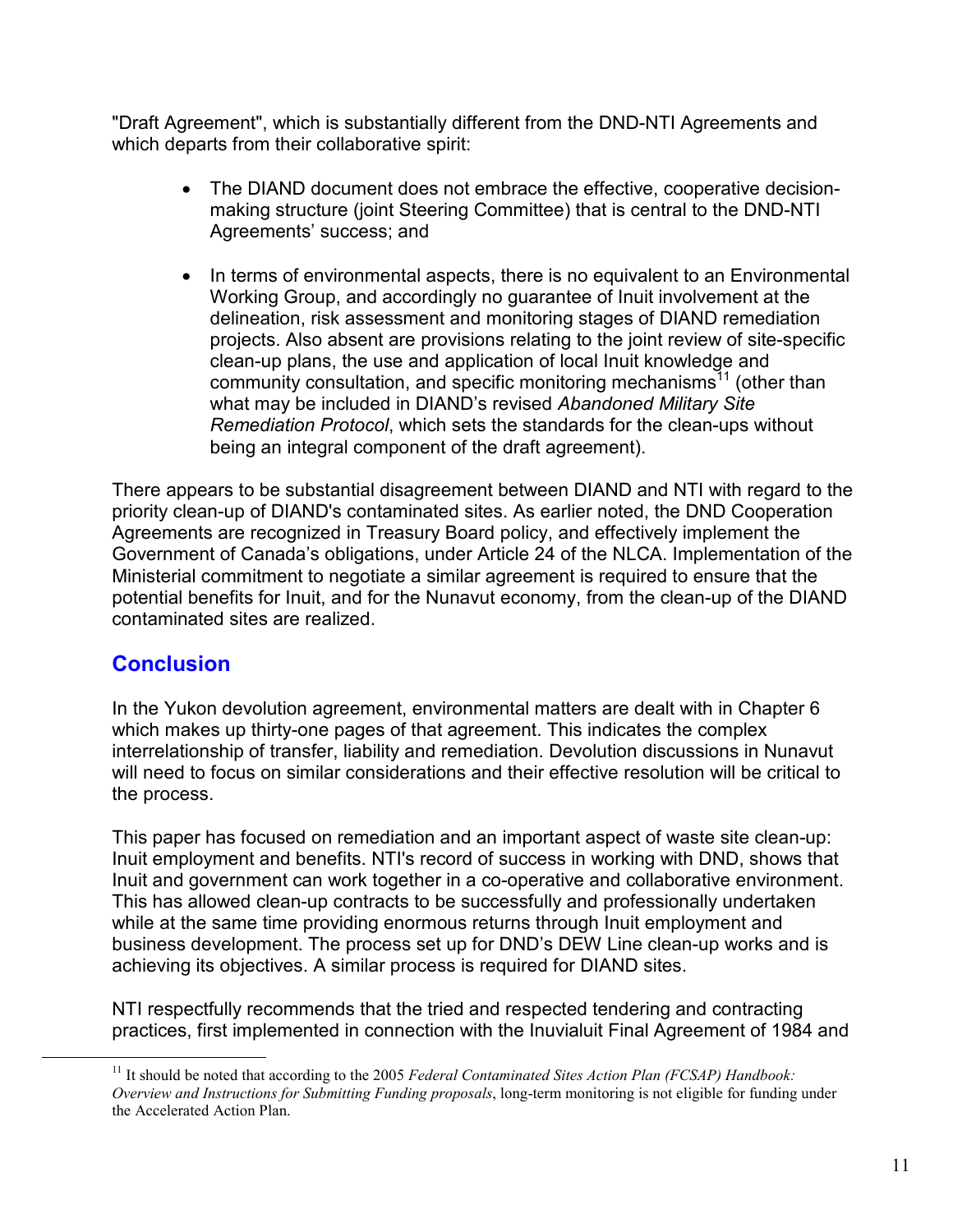successfully replicated in the DEW Line clean-up arrangements now in place between NTI and DND, must continue as the effective model for the federal government's waste site clean-up program in Nunavut and for any post-devolution waste clean-up regime. Implementing these practices, which directly involve NTI in a steering committee, not only honours the provisions of the Nunavut Land Claims Agreement respecting employment and contracting opportunities for Inuit, but also provides precious opportunities for good jobs and wealth creation. These are essential to close the gap in living conditions and social well-being between Inuit and other Canadians.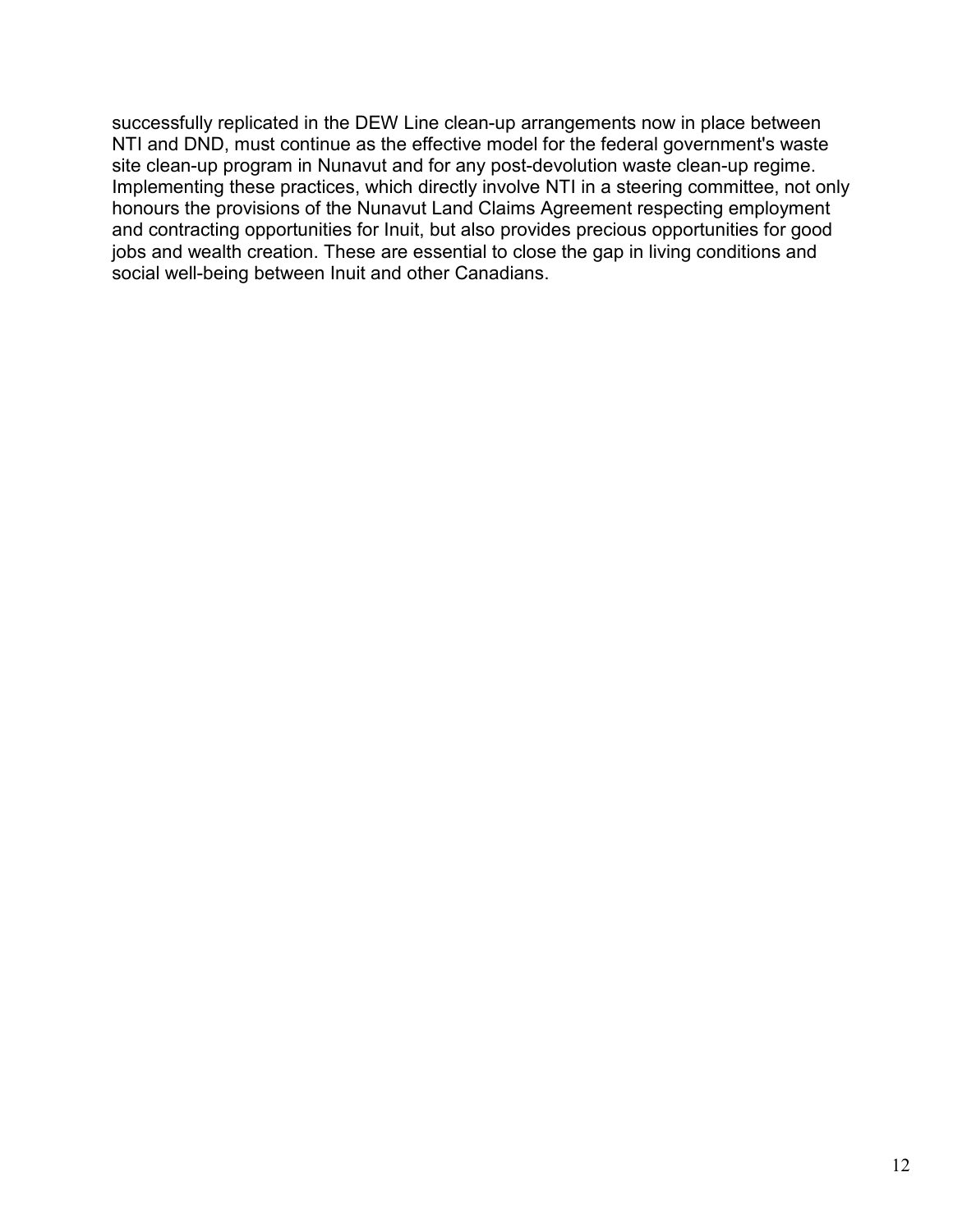## **Bibliography**

Agreement between Nunavut Tunngavik Incorporated and Her Majesty in the Right of Canada as represented by the Minister of National Defence for the Clean-Up and Restoration of Distant Early Warning Sites Within The Nunavut Settlement Area (Environmental Provisions), September 1, 1998.

Agreement between Nunavut Tunngavik Incorporated and Her Majesty In the Right of Canada, represented by the Minister of National Defence, with respect to Economic Benefits for Inuit in the Clean-Up and Restoration of Distant Early Warning Sites within the Nunavut Settlement Area (NTI-DND Economic Agreement), August 23, 2001.

Agreement between Nunavut Tunngavik Incorporated and Her Majesty in the Right of Canada, represented by the Minister Of National Defence, with respect to the Phase II Post-Clean-Up Monitoring of Distant Early Warning Sites within the Nunavut Settlement Area (NTI-DND Monitoring Agreement),May 30, 2005.

The Big Picture: Contaminated Sites in Nunavut; DIAND, Ottawa, 2006.

Contaminated Sites Program (CSP) Long Term Plan; DIAND, Nunavut Regional Office, March 15, 2005.

Environmental Review of DIAND Contaminated Sites in the Territory of Nunavut, Public Works and Government Services Canada, 2003.

Second Independent Five Year Review of Implementation of the Nunavut Land Claims Agreement - Final Report; PriceWaterhouseCoopers; May 11, 2006.

Update on the Clean-up of Resolution Island (BAF-5), DIAND, Nunavut Regional Office, March, 2005.

Yukon Northern Affairs Program Devolution Transfer Agreement, 29 Oct., 2001. Chapter 6, "Environmental Matters".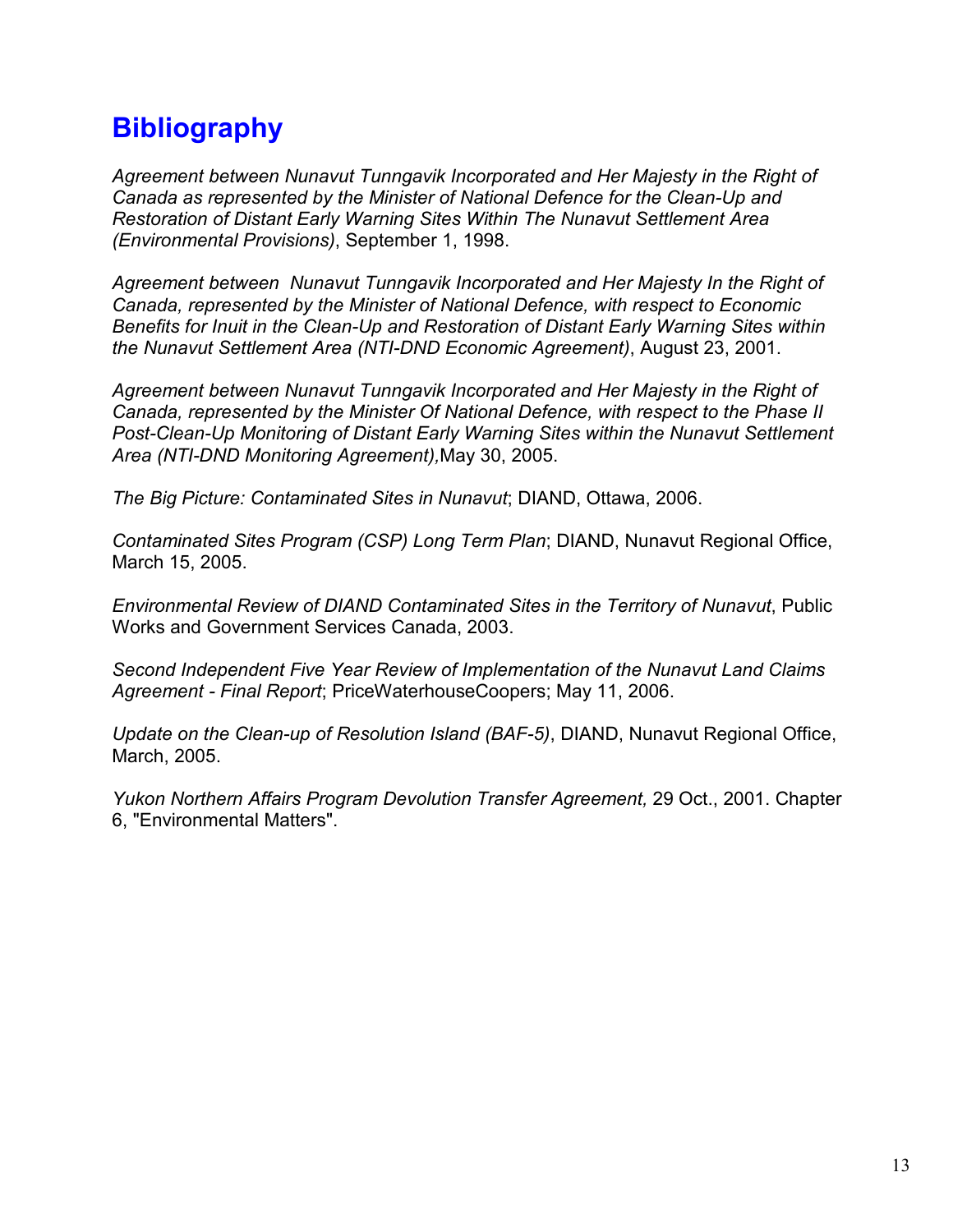# Appendix A

## Clean-up Schedule of DND DEW Line Sites<sup>12</sup>

| <b>Site</b>  |                     | <b>Region</b> | <b>Closest</b><br>Community           | 2005-<br>06 | 2006-<br>07 | 2007-<br>08 | 2008-<br>09 | 2009-<br>10 | $2010 -$<br>11 | $2011 -$<br>12 | $2012 -$<br>13 |
|--------------|---------------------|---------------|---------------------------------------|-------------|-------------|-------------|-------------|-------------|----------------|----------------|----------------|
| DYE-M        | Cape Dyer           | Qikiqtaaluk   | Qikiqtarjuaq<br>Pangnirtung           |             |             |             |             |             |                |                |                |
| FOX-5        | <b>Broughton</b>    | Qikiqtaaluk   | Qikiqtarjuaq                          |             |             |             |             |             |                |                |                |
| FOX-4        | Cape Hooper         | Qikiqtaaluk   | Clyde River<br>Qikiqtarjuaq           |             |             |             |             |             |                |                |                |
| FOX-3        | Dewar Lakes         | Qikiqtaaluk   | Clyde River<br>Qikiqtarjuaq           |             |             |             |             |             |                |                |                |
| $FOX-2$      | Longstaff Bluff     | Qikiqtaaluk   | Igloolik<br>Hall Beach<br>Clyde River |             |             |             |             |             |                |                |                |
| FOX-M        | Hall Beach          | Qikiqtaaluk   | Hall Beach                            |             |             |             |             |             |                |                |                |
| CAM-5        | Mackar Inlet        | Kitikmeot     | Repulse<br>Kugaaruk                   |             | mob         |             |             |             |                |                |                |
| CAM-4        | Pelly Bay           | Kitikmeot     | Kugaaruk                              |             |             |             |             |             |                |                |                |
| CAM-3        | Shepherd Bay        | Kitikmeot     | Gjoa Haven<br>Kugaaruk                | mob         |             |             |             |             |                |                |                |
| CAM-2        | Gladman Pt          | Kitikmeot     | Gjoa Haven<br>Kugaaruk                |             |             |             |             |             |                |                |                |
| CAM-1        | Jenny Lind Island   | Kitikmeot     | Cam. Bay                              |             |             |             |             |             |                |                |                |
| CAM-M        | Cambridge Bay       | Kitikmeot     | Cam Bay                               |             |             |             |             |             |                |                |                |
| <b>PIN-4</b> | Byron Bay           | Kitikmeot     | Cam. Bay<br>Kugluktuk                 |             |             |             |             |             |                |                |                |
| PIN-3        | Lady Franklin Point | Kitikmeot     | Cam. Bay<br>Kugluktuk                 |             |             |             |             |             |                |                |                |
| <b>PIN-2</b> | Cape Young          | Kitikmeot     | Kugluktuk                             |             |             |             |             |             |                |                |                |



<u>.</u>

 design site invesitgation scheduled clean-up likely still onsite

<sup>&</sup>lt;sup>12</sup> Reformatted from a July 2005 DND update.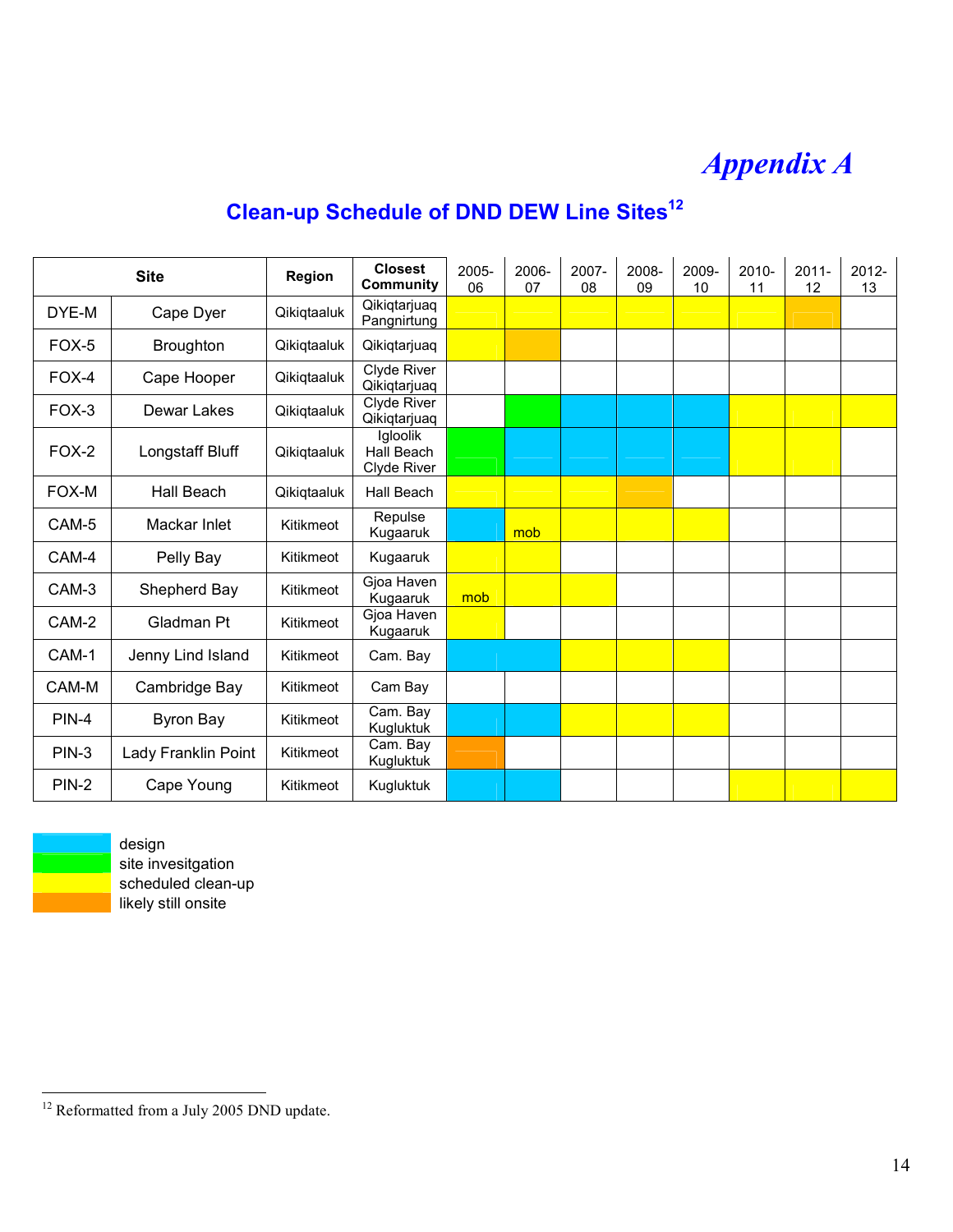# Appendix B

# Clean-up Schedule of DIAND Abandoned Military Sites<sup>13</sup>

| <b>Sites</b>               | Region      | $\overline{c}$<br>$\mathbf 0$<br>0<br>5<br>$\overline{a}$<br>$\mathbf 0$<br>$6\phantom{1}$ | $\boldsymbol{2}$<br>$\mathsf 0$<br>$\pmb{0}$<br>6<br>$\pmb{0}$<br>$\overline{7}$ | $\overline{\mathbf{c}}$<br>$\mathsf 0$<br>0<br>$\overline{7}$<br>$\overline{a}$<br>$\pmb{0}$<br>8 | $\overline{2}$<br>$\overline{0}$<br>$\mathbf 0$<br>8<br>$\mathbf 0$<br>9 | $\overline{c}$<br>0<br>0<br>9<br>$\mathbf{1}$<br>0 | $\overline{2}$<br>0<br>1<br>$\Omega$<br>1<br>$\mathbf{1}$ | $\overline{2}$<br>$\mathbf 0$<br>1<br>1<br>1<br>$\overline{2}$ | $\boldsymbol{2}$<br>$\mathbf 0$<br>1<br>$\overline{2}$<br>1<br>3 | $\boldsymbol{2}$<br>0<br>$\mathbf 1$<br>3<br>1<br>4 | $\overline{2}$<br>0<br>1<br>4<br>1<br>5 | $\boldsymbol{2}$<br>$\mathbf 0$<br>$\mathbf 1$<br>5<br>1<br>$6\phantom{1}6$ | $\overline{2}$<br>$\mathbf 0$<br>1<br>6<br>1<br>$\overline{7}$ | $\boldsymbol{2}$<br>$\pmb{0}$<br>$\mathbf 1$<br>7<br>$\mathbf{1}$<br>8 | $\boldsymbol{2}$<br>$\mathbf 0$<br>1<br>8<br>1<br>9 | $\overline{2}$<br>0<br>$\mathbf 1$<br>9<br>$\overline{a}$<br>$\overline{2}$<br>$\mathbf 0$ | $\boldsymbol{2}$<br>$\mathsf 0$<br>$\overline{\mathbf{c}}$<br>$\mathbf 0$<br>$\overline{2}$<br>$\mathbf{1}$ | $\boldsymbol{2}$<br>$\mathsf 0$<br>$\overline{2}$<br>$\mathbf{1}$<br>$\overline{2}$<br>$\overline{2}$ | $\overline{2}$<br>$\mathbf 0$<br>$\overline{2}$<br>$\overline{2}$<br>$\overline{2}$<br>3 | $\boldsymbol{2}$<br>$\mathsf 0$<br>$\overline{c}$<br>3<br>$\overline{a}$<br>$\overline{2}$<br>$\overline{4}$ | $\overline{2}$<br>$\mathbf 0$<br>$\overline{\mathbf{c}}$<br>4<br>$\overline{2}$<br>5 | $\overline{2}$<br>$\mathbf 0$<br>$\overline{2}$<br>5<br>$\overline{2}$<br>6 | $\overline{2}$<br>0<br>$\overline{2}$<br>6<br>$\overline{2}$<br>$\overline{7}$ | $\boldsymbol{2}$<br>$\mathsf 0$<br>$\overline{2}$<br>$\overline{7}$<br>$\overline{a}$<br>$\overline{2}$<br>8 | E<br>n<br>d |
|----------------------------|-------------|--------------------------------------------------------------------------------------------|----------------------------------------------------------------------------------|---------------------------------------------------------------------------------------------------|--------------------------------------------------------------------------|----------------------------------------------------|-----------------------------------------------------------|----------------------------------------------------------------|------------------------------------------------------------------|-----------------------------------------------------|-----------------------------------------|-----------------------------------------------------------------------------|----------------------------------------------------------------|------------------------------------------------------------------------|-----------------------------------------------------|--------------------------------------------------------------------------------------------|-------------------------------------------------------------------------------------------------------------|-------------------------------------------------------------------------------------------------------|------------------------------------------------------------------------------------------|--------------------------------------------------------------------------------------------------------------|--------------------------------------------------------------------------------------|-----------------------------------------------------------------------------|--------------------------------------------------------------------------------|--------------------------------------------------------------------------------------------------------------|-------------|
| BAF-5                      |             |                                                                                            |                                                                                  |                                                                                                   |                                                                          |                                                    |                                                           |                                                                |                                                                  |                                                     |                                         |                                                                             |                                                                |                                                                        |                                                     |                                                                                            |                                                                                                             |                                                                                                       |                                                                                          |                                                                                                              |                                                                                      |                                                                             |                                                                                |                                                                                                              |             |
| Resolution Island<br>FOX-C | Qikiqtaaluk |                                                                                            |                                                                                  |                                                                                                   |                                                                          |                                                    |                                                           |                                                                |                                                                  |                                                     |                                         |                                                                             |                                                                |                                                                        |                                                     |                                                                                            |                                                                                                             |                                                                                                       |                                                                                          |                                                                                                              |                                                                                      |                                                                             |                                                                                |                                                                                                              |             |
|                            | Qikiqtaaluk |                                                                                            |                                                                                  |                                                                                                   |                                                                          |                                                    |                                                           |                                                                |                                                                  |                                                     |                                         |                                                                             |                                                                |                                                                        |                                                     |                                                                                            |                                                                                                             |                                                                                                       |                                                                                          |                                                                                                              |                                                                                      |                                                                             |                                                                                |                                                                                                              |             |
| Ekalugad Fjord<br>CAM-F    |             |                                                                                            |                                                                                  |                                                                                                   |                                                                          |                                                    |                                                           |                                                                |                                                                  |                                                     |                                         |                                                                             |                                                                |                                                                        |                                                     |                                                                                            |                                                                                                             |                                                                                                       |                                                                                          |                                                                                                              |                                                                                      |                                                                             |                                                                                |                                                                                                              |             |
| Sarcpa Lake                | Qikiqtaaluk |                                                                                            |                                                                                  |                                                                                                   |                                                                          |                                                    |                                                           |                                                                |                                                                  |                                                     |                                         |                                                                             |                                                                |                                                                        |                                                     |                                                                                            |                                                                                                             |                                                                                                       |                                                                                          |                                                                                                              |                                                                                      |                                                                             |                                                                                |                                                                                                              |             |
| Radio Island               |             |                                                                                            |                                                                                  |                                                                                                   |                                                                          |                                                    |                                                           |                                                                |                                                                  |                                                     |                                         |                                                                             |                                                                |                                                                        |                                                     |                                                                                            |                                                                                                             |                                                                                                       |                                                                                          |                                                                                                              |                                                                                      |                                                                             |                                                                                |                                                                                                              |             |
|                            | Qikiqtaaluk |                                                                                            |                                                                                  |                                                                                                   |                                                                          |                                                    |                                                           |                                                                |                                                                  |                                                     |                                         |                                                                             |                                                                |                                                                        |                                                     |                                                                                            |                                                                                                             |                                                                                                       |                                                                                          |                                                                                                              |                                                                                      |                                                                             |                                                                                |                                                                                                              |             |
| CAM-D                      |             |                                                                                            |                                                                                  |                                                                                                   |                                                                          |                                                    |                                                           |                                                                |                                                                  |                                                     |                                         |                                                                             |                                                                |                                                                        |                                                     |                                                                                            |                                                                                                             |                                                                                                       |                                                                                          |                                                                                                              |                                                                                      |                                                                             |                                                                                |                                                                                                              |             |
| Simpson Lake               | Kitikmeot   |                                                                                            |                                                                                  |                                                                                                   |                                                                          |                                                    |                                                           |                                                                |                                                                  |                                                     |                                         |                                                                             |                                                                |                                                                        |                                                     |                                                                                            |                                                                                                             |                                                                                                       |                                                                                          |                                                                                                              |                                                                                      |                                                                             |                                                                                |                                                                                                              |             |
| Cape Christian             |             |                                                                                            |                                                                                  |                                                                                                   |                                                                          |                                                    |                                                           |                                                                |                                                                  |                                                     |                                         |                                                                             |                                                                |                                                                        |                                                     |                                                                                            |                                                                                                             |                                                                                                       |                                                                                          |                                                                                                              |                                                                                      |                                                                             |                                                                                |                                                                                                              |             |
|                            | Qikiqtaaluk |                                                                                            |                                                                                  |                                                                                                   |                                                                          |                                                    |                                                           |                                                                |                                                                  |                                                     |                                         |                                                                             |                                                                |                                                                        |                                                     |                                                                                            |                                                                                                             |                                                                                                       |                                                                                          |                                                                                                              |                                                                                      |                                                                             |                                                                                |                                                                                                              |             |
| FOX-A                      |             |                                                                                            |                                                                                  |                                                                                                   |                                                                          |                                                    |                                                           |                                                                |                                                                  |                                                     |                                         |                                                                             |                                                                |                                                                        |                                                     |                                                                                            |                                                                                                             |                                                                                                       |                                                                                          |                                                                                                              |                                                                                      |                                                                             |                                                                                |                                                                                                              |             |
| Bray Island                | Qikiqtaaluk |                                                                                            |                                                                                  |                                                                                                   |                                                                          |                                                    |                                                           |                                                                |                                                                  |                                                     |                                         |                                                                             |                                                                |                                                                        |                                                     |                                                                                            |                                                                                                             |                                                                                                       |                                                                                          |                                                                                                              |                                                                                      |                                                                             |                                                                                |                                                                                                              |             |
| Padloping Island           | Qikiqtaaluk |                                                                                            |                                                                                  |                                                                                                   |                                                                          |                                                    |                                                           |                                                                |                                                                  |                                                     |                                         |                                                                             |                                                                |                                                                        |                                                     |                                                                                            |                                                                                                             |                                                                                                       |                                                                                          |                                                                                                              |                                                                                      |                                                                             |                                                                                |                                                                                                              |             |
| PIN-B                      |             |                                                                                            |                                                                                  |                                                                                                   |                                                                          |                                                    |                                                           |                                                                |                                                                  |                                                     |                                         |                                                                             |                                                                |                                                                        |                                                     |                                                                                            |                                                                                                             |                                                                                                       |                                                                                          |                                                                                                              |                                                                                      |                                                                             |                                                                                |                                                                                                              |             |
| <b>Clifton Point</b>       | Kitikmeot   |                                                                                            |                                                                                  |                                                                                                   |                                                                          |                                                    |                                                           |                                                                |                                                                  |                                                     |                                         |                                                                             |                                                                |                                                                        |                                                     |                                                                                            |                                                                                                             |                                                                                                       |                                                                                          |                                                                                                              |                                                                                      |                                                                             |                                                                                |                                                                                                              |             |
| PIN-E                      |             |                                                                                            |                                                                                  |                                                                                                   |                                                                          |                                                    |                                                           |                                                                |                                                                  |                                                     |                                         |                                                                             |                                                                |                                                                        |                                                     |                                                                                            |                                                                                                             |                                                                                                       |                                                                                          |                                                                                                              |                                                                                      |                                                                             |                                                                                |                                                                                                              |             |
| Cape Peel                  | Kitikmeot   |                                                                                            |                                                                                  |                                                                                                   |                                                                          |                                                    |                                                           |                                                                |                                                                  |                                                     |                                         |                                                                             |                                                                |                                                                        |                                                     |                                                                                            |                                                                                                             |                                                                                                       |                                                                                          |                                                                                                              |                                                                                      |                                                                             |                                                                                |                                                                                                              |             |
| Bear Island                | Qikiqtaaluk |                                                                                            |                                                                                  |                                                                                                   |                                                                          |                                                    |                                                           |                                                                |                                                                  |                                                     |                                         |                                                                             |                                                                |                                                                        |                                                     |                                                                                            |                                                                                                             |                                                                                                       |                                                                                          |                                                                                                              |                                                                                      |                                                                             |                                                                                |                                                                                                              |             |
| CAM-B                      |             |                                                                                            |                                                                                  |                                                                                                   |                                                                          |                                                    |                                                           |                                                                |                                                                  |                                                     |                                         |                                                                             |                                                                |                                                                        |                                                     |                                                                                            |                                                                                                             |                                                                                                       |                                                                                          |                                                                                                              |                                                                                      |                                                                             |                                                                                |                                                                                                              |             |
| Hat Island                 | Kitikmeot   |                                                                                            |                                                                                  |                                                                                                   |                                                                          |                                                    |                                                           |                                                                |                                                                  |                                                     |                                         |                                                                             |                                                                |                                                                        |                                                     |                                                                                            |                                                                                                             |                                                                                                       |                                                                                          |                                                                                                              |                                                                                      |                                                                             |                                                                                |                                                                                                              |             |
| PIN-D                      |             |                                                                                            |                                                                                  |                                                                                                   |                                                                          |                                                    |                                                           |                                                                |                                                                  |                                                     |                                         |                                                                             |                                                                |                                                                        |                                                     |                                                                                            |                                                                                                             |                                                                                                       |                                                                                          |                                                                                                              |                                                                                      |                                                                             |                                                                                |                                                                                                              |             |
| Ross Point                 | Kitikmeot   |                                                                                            |                                                                                  |                                                                                                   |                                                                          |                                                    |                                                           |                                                                |                                                                  |                                                     |                                         |                                                                             |                                                                |                                                                        |                                                     |                                                                                            |                                                                                                             |                                                                                                       |                                                                                          |                                                                                                              |                                                                                      |                                                                             |                                                                                |                                                                                                              |             |
| CAM-E                      |             |                                                                                            |                                                                                  |                                                                                                   |                                                                          |                                                    |                                                           |                                                                |                                                                  |                                                     |                                         |                                                                             |                                                                |                                                                        |                                                     |                                                                                            |                                                                                                             |                                                                                                       |                                                                                          |                                                                                                              |                                                                                      |                                                                             |                                                                                |                                                                                                              |             |
| Keith Bay                  | Kitikmeot   |                                                                                            |                                                                                  |                                                                                                   |                                                                          |                                                    |                                                           |                                                                |                                                                  |                                                     |                                         |                                                                             |                                                                |                                                                        |                                                     |                                                                                            |                                                                                                             |                                                                                                       |                                                                                          |                                                                                                              |                                                                                      |                                                                             |                                                                                |                                                                                                              |             |
| $FOX-1$                    |             |                                                                                            |                                                                                  |                                                                                                   |                                                                          |                                                    |                                                           |                                                                |                                                                  |                                                     |                                         |                                                                             |                                                                |                                                                        |                                                     |                                                                                            |                                                                                                             |                                                                                                       |                                                                                          |                                                                                                              |                                                                                      |                                                                             |                                                                                |                                                                                                              |             |
| Rowley Island<br>FOX-E     | Qikiqtaaluk |                                                                                            |                                                                                  |                                                                                                   |                                                                          |                                                    |                                                           |                                                                |                                                                  |                                                     |                                         |                                                                             |                                                                |                                                                        |                                                     |                                                                                            |                                                                                                             |                                                                                                       |                                                                                          |                                                                                                              |                                                                                      |                                                                             |                                                                                |                                                                                                              |             |
| Durban Island              | Qikiqtaaluk |                                                                                            |                                                                                  |                                                                                                   |                                                                          |                                                    |                                                           |                                                                |                                                                  |                                                     |                                         |                                                                             |                                                                |                                                                        |                                                     |                                                                                            |                                                                                                             |                                                                                                       |                                                                                          |                                                                                                              |                                                                                      |                                                                             |                                                                                |                                                                                                              |             |
| FOX-D                      |             |                                                                                            |                                                                                  |                                                                                                   |                                                                          |                                                    |                                                           |                                                                |                                                                  |                                                     |                                         |                                                                             |                                                                |                                                                        |                                                     |                                                                                            |                                                                                                             |                                                                                                       |                                                                                          |                                                                                                              |                                                                                      |                                                                             |                                                                                |                                                                                                              |             |
| Kivitoo                    | Qikiqtaaluk |                                                                                            |                                                                                  |                                                                                                   |                                                                          |                                                    |                                                           |                                                                |                                                                  |                                                     |                                         |                                                                             |                                                                |                                                                        |                                                     |                                                                                            |                                                                                                             |                                                                                                       |                                                                                          |                                                                                                              |                                                                                      |                                                                             |                                                                                |                                                                                                              |             |
| CAM-A                      |             |                                                                                            |                                                                                  |                                                                                                   |                                                                          |                                                    |                                                           |                                                                |                                                                  |                                                     |                                         |                                                                             |                                                                |                                                                        |                                                     |                                                                                            |                                                                                                             |                                                                                                       |                                                                                          |                                                                                                              |                                                                                      |                                                                             |                                                                                |                                                                                                              |             |
| <b>Sturt Point</b>         | Kitikmeot   |                                                                                            |                                                                                  |                                                                                                   |                                                                          |                                                    |                                                           |                                                                |                                                                  |                                                     |                                         |                                                                             |                                                                |                                                                        |                                                     |                                                                                            |                                                                                                             |                                                                                                       |                                                                                          |                                                                                                              |                                                                                      |                                                                             |                                                                                |                                                                                                              |             |
| CAM-C                      |             |                                                                                            |                                                                                  |                                                                                                   |                                                                          |                                                    |                                                           |                                                                |                                                                  |                                                     |                                         |                                                                             |                                                                |                                                                        |                                                     |                                                                                            |                                                                                                             |                                                                                                       |                                                                                          |                                                                                                              |                                                                                      |                                                                             |                                                                                |                                                                                                              |             |
| Matheson Point             | Kitikmeot   |                                                                                            |                                                                                  |                                                                                                   |                                                                          |                                                    |                                                           |                                                                |                                                                  |                                                     |                                         |                                                                             |                                                                |                                                                        |                                                     |                                                                                            |                                                                                                             |                                                                                                       |                                                                                          |                                                                                                              |                                                                                      |                                                                             |                                                                                |                                                                                                              |             |
| PIN-C                      |             |                                                                                            |                                                                                  |                                                                                                   |                                                                          |                                                    |                                                           |                                                                |                                                                  |                                                     |                                         |                                                                             |                                                                |                                                                        |                                                     |                                                                                            |                                                                                                             |                                                                                                       |                                                                                          |                                                                                                              |                                                                                      |                                                                             |                                                                                |                                                                                                              |             |
| <b>Bernard Harbour</b>     | Kitikmeot   |                                                                                            |                                                                                  |                                                                                                   |                                                                          |                                                    |                                                           |                                                                |                                                                  |                                                     |                                         |                                                                             |                                                                |                                                                        |                                                     |                                                                                            |                                                                                                             |                                                                                                       |                                                                                          |                                                                                                              |                                                                                      |                                                                             |                                                                                |                                                                                                              |             |
| FOX-B                      |             |                                                                                            |                                                                                  |                                                                                                   |                                                                          |                                                    |                                                           |                                                                |                                                                  |                                                     |                                         |                                                                             |                                                                |                                                                        |                                                     |                                                                                            |                                                                                                             |                                                                                                       |                                                                                          |                                                                                                              |                                                                                      |                                                                             |                                                                                |                                                                                                              |             |
| Nadluardjuk Lake           | Qikiqtaaluk |                                                                                            |                                                                                  |                                                                                                   |                                                                          |                                                    |                                                           |                                                                |                                                                  |                                                     |                                         |                                                                             |                                                                |                                                                        |                                                     |                                                                                            |                                                                                                             |                                                                                                       |                                                                                          |                                                                                                              |                                                                                      |                                                                             |                                                                                |                                                                                                              |             |

Review Requirements; Permitting for phase 3

<sup>&</sup>lt;u>.</u> <sup>13</sup> Reformatted from a July 2005 DIAND update.